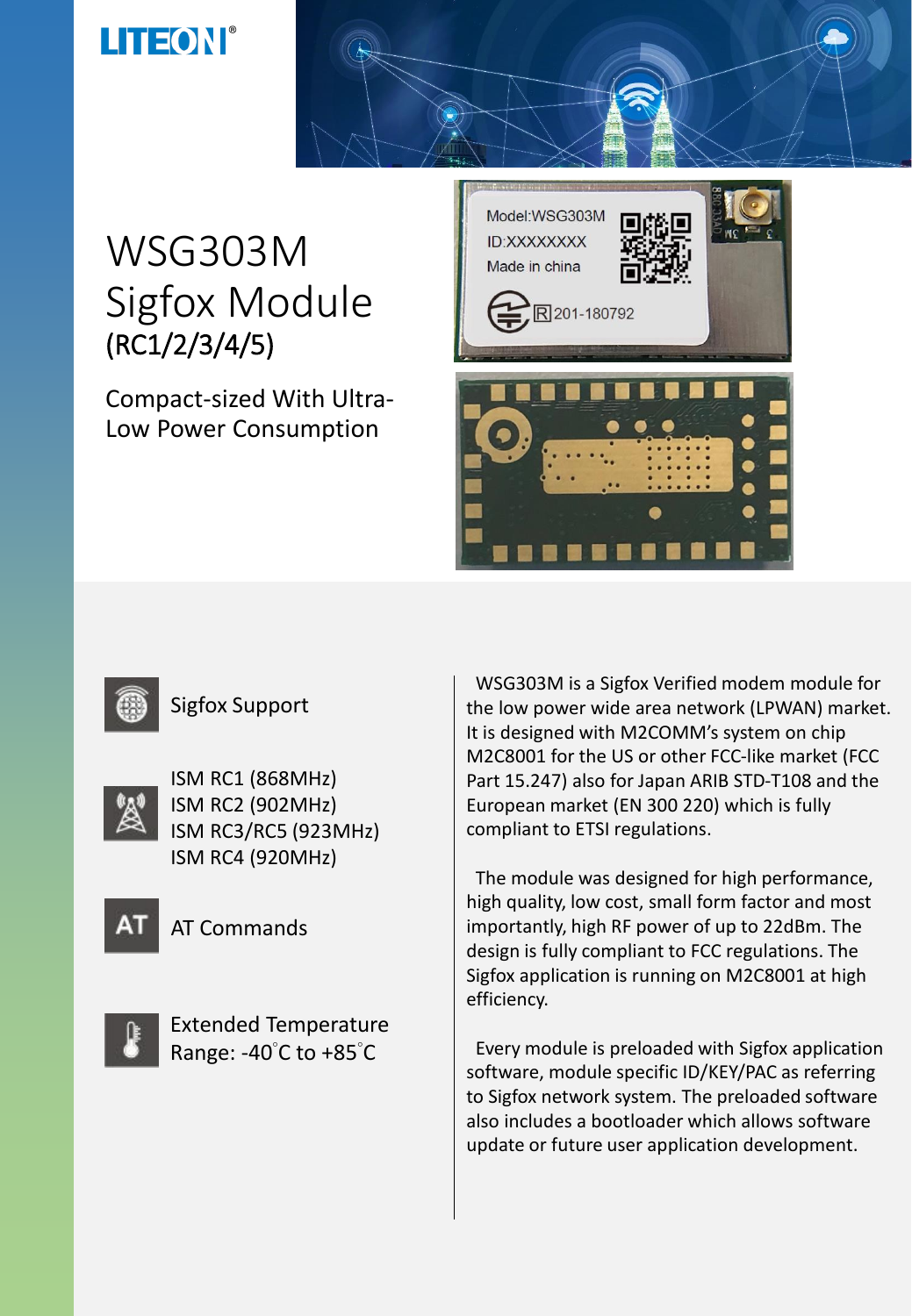### ◆ General Feature

- General Sigfox module for Smart City, Smart Agriculture, Smart Industry, IOT Application
- Compact Form Factor: 24 x 13.5 x 3.0 mm
- 33 Pin LGA Pad for PCB SMT mounting
- Interface : I2C\*1/UART\*2/GPIO\*6
- Temperature range: -40°C to +85°C
- Supply voltage: 2.5V ~ 5.5V
- ◼ Frequency range: ISM RC1(868MHz), RC2(902MHz), RC3/RC5(923MHz), RC4(920MHz)
- ETSI EN 300 220 compliant
- FCC Part 15.247
- Japan ARIB STD-T108
- KCC Rules 30
- Preloaded Sigfox application with ID/KEY/PAC and bootloader for firmware update

### ◆ Product Specifications

| <b>RF</b> Function           |                                                                                                                                                                                         |  |  |
|------------------------------|-----------------------------------------------------------------------------------------------------------------------------------------------------------------------------------------|--|--|
| Standard                     | Sigfox Network System                                                                                                                                                                   |  |  |
| Interface                    | I2C/UART/GPIO                                                                                                                                                                           |  |  |
| Transmit Output Power        | $13dBm$ (JP)<br>14dBm (EU)<br>22dBm (US)                                                                                                                                                |  |  |
| Data Rate                    | RC1: Uplink 100bps<br>RC2/4: Uplink 600bps<br>RC3/5: Uplink 100bps                                                                                                                      |  |  |
| <b>Modulation Techniques</b> | Uplink DBPSK BPSK Modulation                                                                                                                                                            |  |  |
| Frequency bands              | RC1(868MHz), RC2(902MHz), RC3/RC5(923MHz),<br>RC4(920MHz)                                                                                                                               |  |  |
| Operating Voltage            | $2.5 \approx 5.5V$                                                                                                                                                                      |  |  |
| <b>Operating Temperature</b> | $-40$ $\approx$ 85 degree C                                                                                                                                                             |  |  |
| Current consumption          | 60mA Tx at 14dBm<br>(average current with Sigfox packet transmission)<br>130mA Tx at 22dBm<br>(average current with Sigfox packet transmission)<br>50nA at OFF (via POW_EN control pin) |  |  |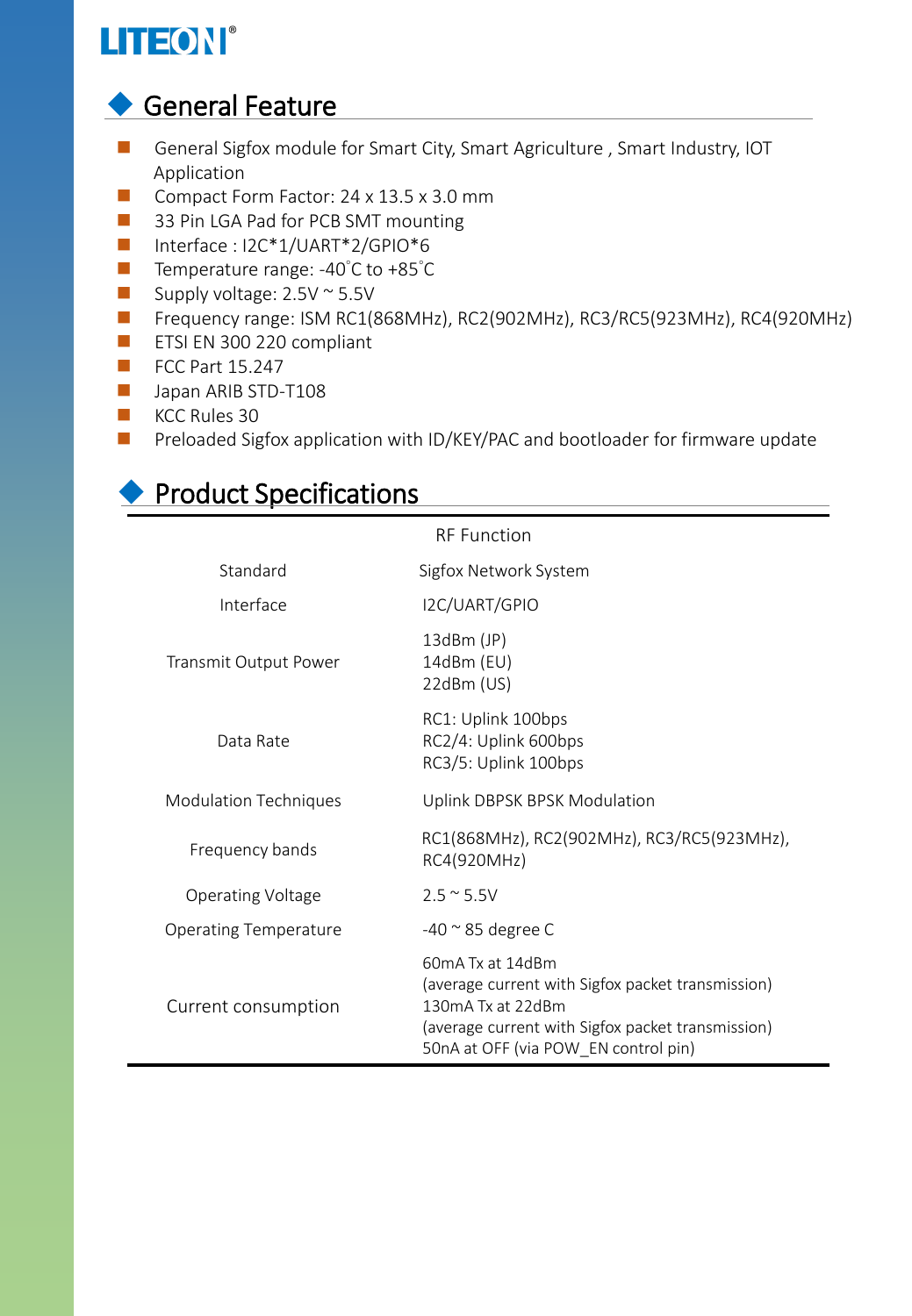



#### **BLOCK DIAGRAM**



**MODULE DIMENSION** 





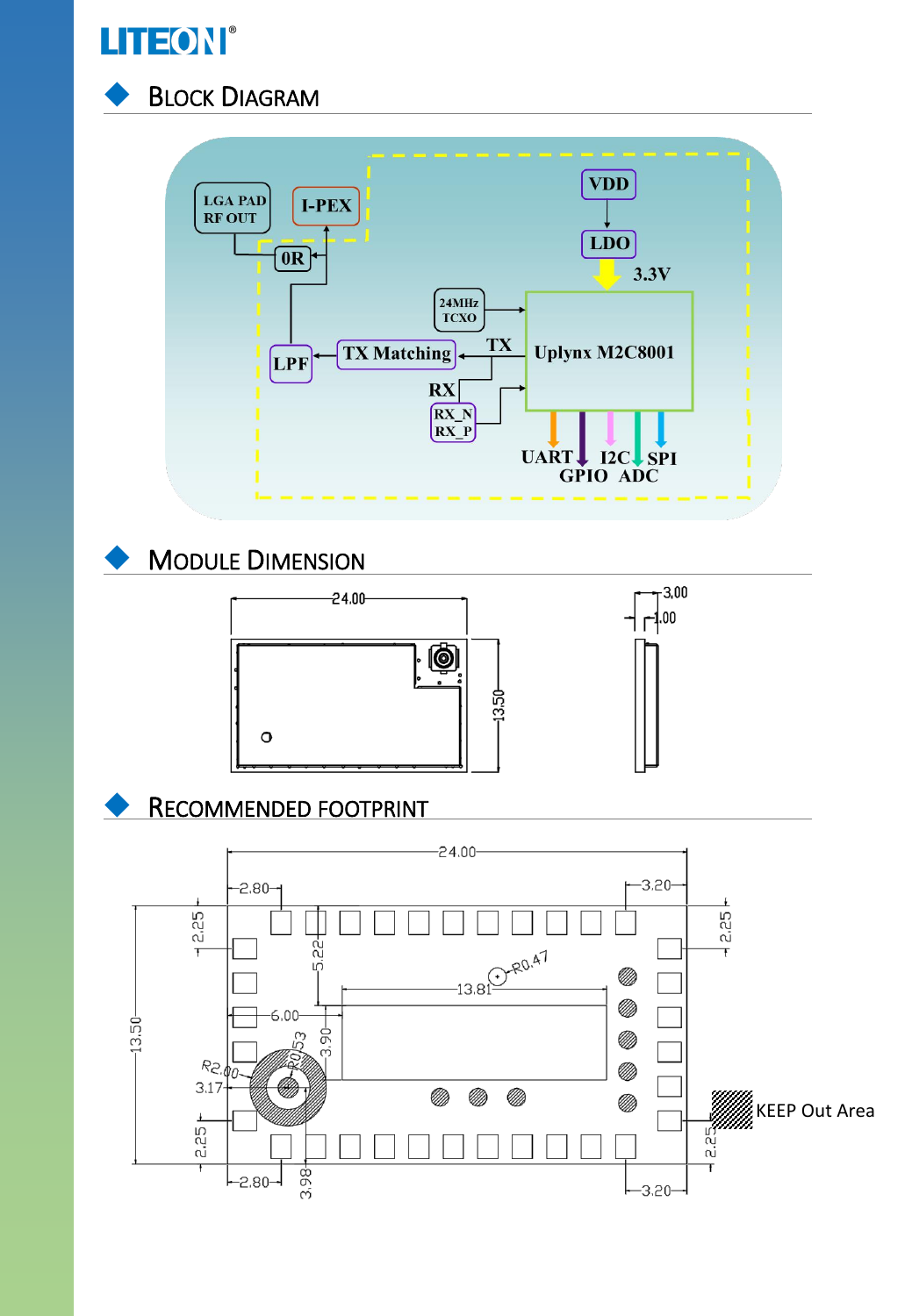



#### PIN DEFINITION

| Pin            | Function        | IO                       | Description                                             |
|----------------|-----------------|--------------------------|---------------------------------------------------------|
| 1              | ADC1            | IO                       | ADC1                                                    |
| $\overline{2}$ | ADC0            | IO                       | ADC0                                                    |
| 3              | <b>UART1_RX</b> | $\overline{1}$           | <b>UART1_RXD</b>                                        |
| $\overline{4}$ | <b>UART1_TX</b> | O                        | <b>UART1_TXD</b>                                        |
| 5              | Ground          | <b>GND</b>               | <b>GND</b>                                              |
| 6              | <b>STATUS</b>   | $\mathbf O$              | GPIO <sub>2</sub>                                       |
| $\overline{7}$ | <b>UART_TX</b>  | $\mathbf O$              | UART0_TXD (default UART 9600bps)                        |
| $\overline{8}$ | <b>UART_RX</b>  | $\mathbf I$              | <b>UART0_RXD</b> (default UART 9600bps)                 |
| 9              | GPIO[0]         | IO                       |                                                         |
| 10             | GPIO[1]         | IO                       |                                                         |
| 11             | <b>JDAT</b>     | $\mathsf{l}$             | <b>JTAG</b> Interface                                   |
| 12             | <b>JCLK</b>     | I                        | <b>JTAG</b> Interface                                   |
| 13             | <b>RESET N</b>  | $\overline{\phantom{a}}$ | RESET, When asserted LOW sets module to INITIAL state   |
| 14             | Ground          | <b>GND</b>               | <b>GND</b>                                              |
| 15             | POWER EN        | $\overline{1}$           | Enable: Logic low for Disable; Logic high for Enable    |
| 16             | VDD_SYS         | Power                    | Module Power input                                      |
| 17             | GPIO[2]         | IO                       |                                                         |
| 18             | GPIO[3]         | IO                       |                                                         |
| 19             | GPIO[4]         | IO                       |                                                         |
| 20             | GPIO[5]         | IO                       |                                                         |
| 21             | <b>VLDO</b>     | Power                    | Operating voltage monitor point                         |
| 22             | Ground          | <b>GND</b>               | <b>GND</b>                                              |
| 23             | Ground          | <b>GND</b>               | <b>GND</b>                                              |
| 24             | Ground          | <b>GND</b>               | <b>GND</b>                                              |
| 25             | Ground          | <b>GND</b>               | <b>GND</b>                                              |
| 26             | Ground          | <b>GND</b>               | <b>GND</b>                                              |
| 27             | Ground          | <b>GND</b>               | <b>GND</b>                                              |
| 28             | Ground          | <b>GND</b>               | <b>GND</b>                                              |
| 29             | Ground          | <b>GND</b>               | <b>GND</b>                                              |
| 30             | Ground          | <b>GND</b>               | <b>GND</b>                                              |
| 31             | RF_OUT          | RF                       | RF port (reserved, no function), default RF out by IPEX |
| 32             | Ground          | <b>GND</b>               | <b>GND</b>                                              |
| 33             | Ground          | <b>GND</b>               | <b>GND</b>                                              |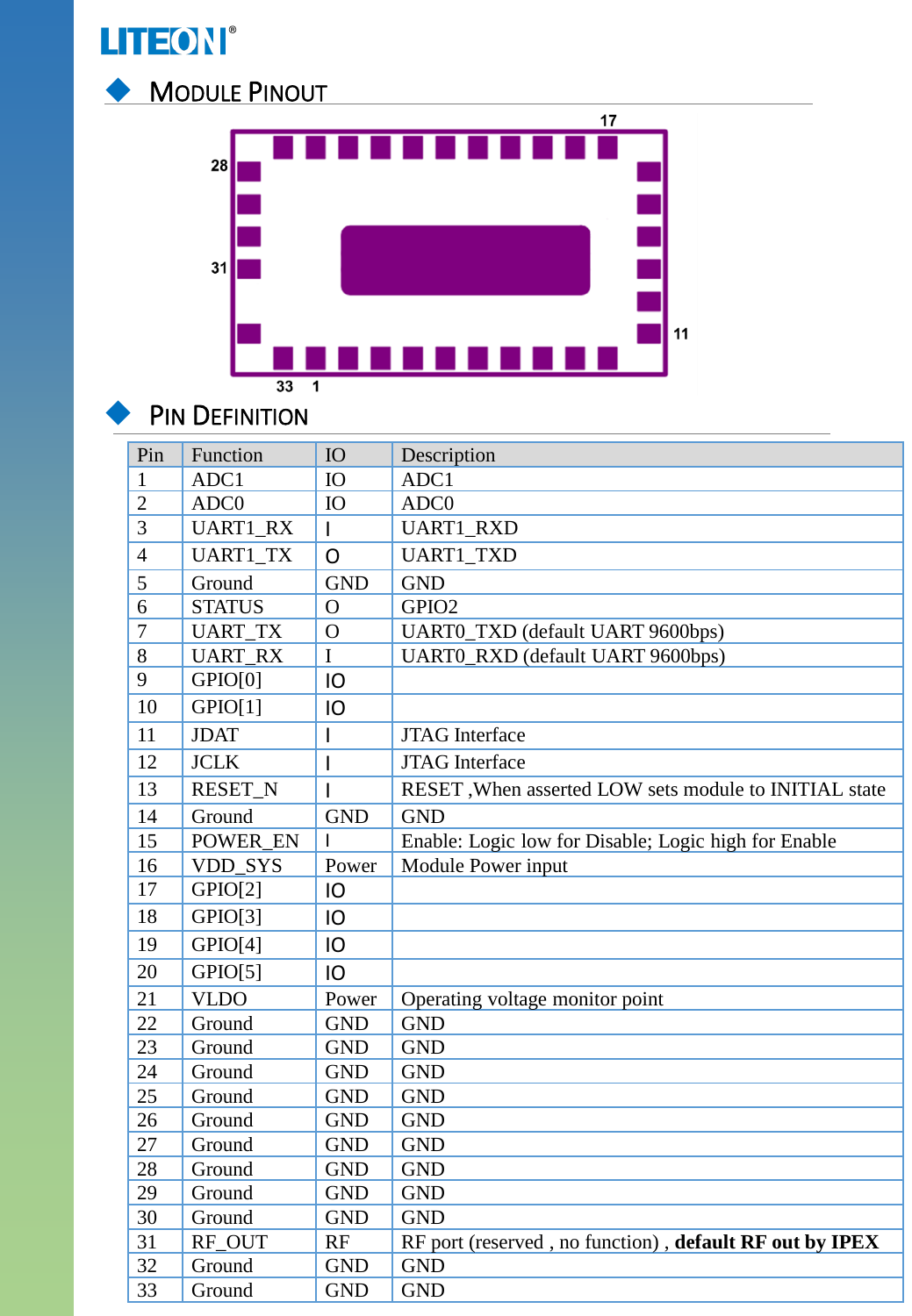





Standard conditions for reflow soldering:

- a. Pre-heating Ramp (A) (Initial temperature: 150℃): 1~2.5℃/sec;
- b. Soaking Time (T2) (150℃~180℃): 60sec~100sec;
- c. Peak Temperature (G): 230~250℃;
- d. Reflow Time (T3) (>220℃): 30~60 sec;
- e. Ramp-up Rate (B): 0~2.5℃/ sec;
- f. Ramp-down Rate (C): 1~3℃/ sec.





#### 注意事項:

條碼使用二維條碼QR code,5\*5MM 文字顯示為XXXXXXXX(由業務提供) 條碼掃描的內容為兩行,如下: XXXXXXX(8碼ID,業務提供) XXXXXXXXXXXXXXXX (16碼PAC,業務提供)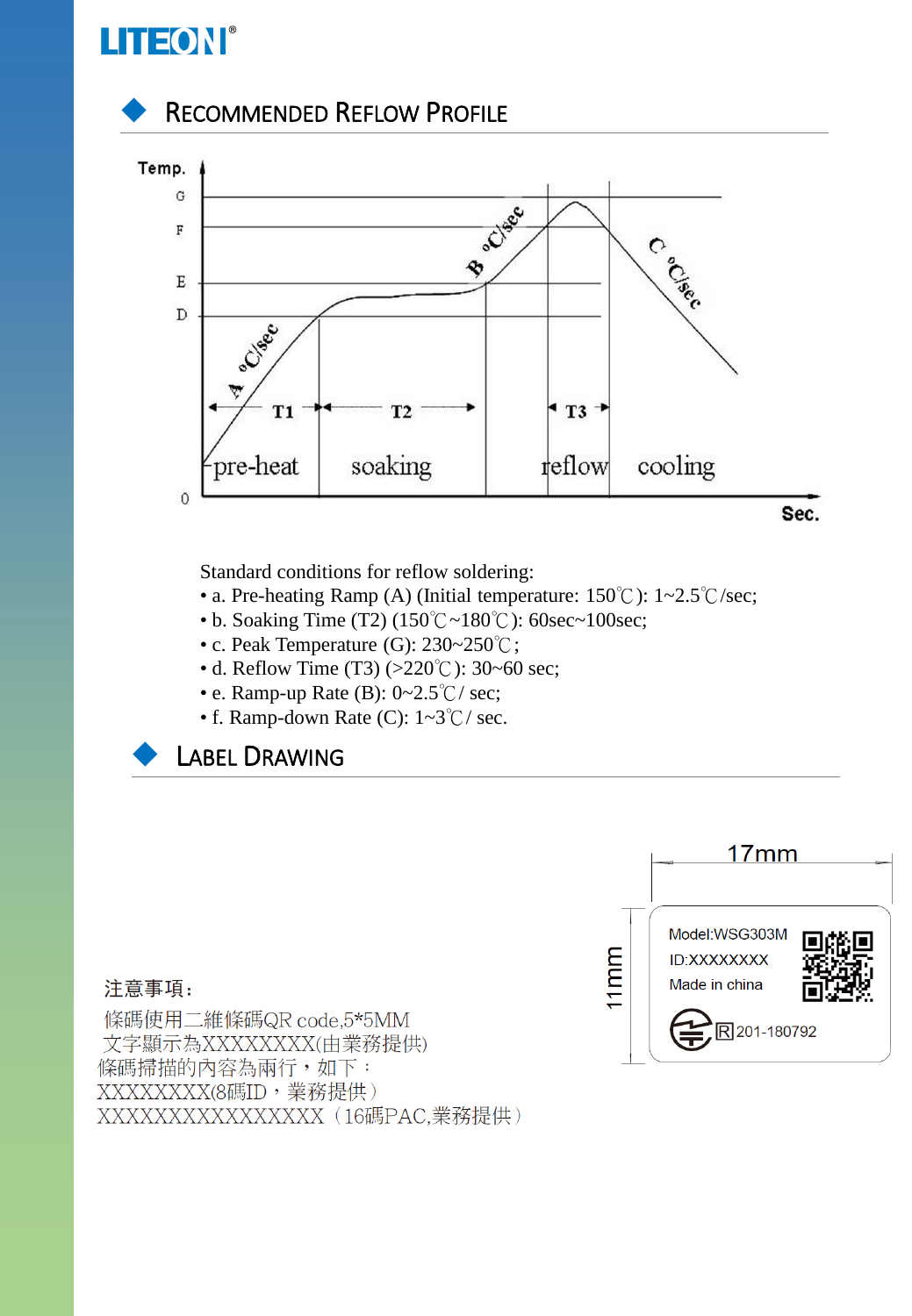

### ◆ AT COMMAND LIST

| <b>Command</b>               | <b>Description</b>                                                      | <b>Value</b>                                                                                                                                                                                                                                                                                             |
|------------------------------|-------------------------------------------------------------------------|----------------------------------------------------------------------------------------------------------------------------------------------------------------------------------------------------------------------------------------------------------------------------------------------------------|
| AT\$302=pwr                  | Set Tx power                                                            | Pwr = Tx power $[10$ to 22]<br>$RCZ1: Pwr=13$<br>RCZ2: Pwr=22<br>RCZ3: Pwr=12<br>RCZ4: Pwr=22<br><b>RCZ5: Pwr=11</b>                                                                                                                                                                                     |
| AT\$302?                     | Get current TX power                                                    | Return Current transmission power setting                                                                                                                                                                                                                                                                |
| AT\$400=v1,v2,v3,v4          | Set Sigfox configuration word for RCZ2,<br>RCZ3, RCZ4 and RCZ5 settings | $v1 = \text{config}_\text{words}_0$<br>$v2 = \text{config}_\text{words}_1$<br>$v3 = \text{config}$ words 2<br>$v4 = Macro Channel$<br>Listen Before Talk:<br>RCZ3: AT\$400=1,1388,0,0<br>RCZ5: AT\$400=1,1388,0,0                                                                                        |
| AT\$400?                     | Inquire the Sigfox configuration words &<br>macro channel values        | Return values:<br>config words v1, v2, v3, macro channel v4                                                                                                                                                                                                                                              |
| AT\$410=mode                 | Enable Public Key for emulator mode                                     | Mode: 0-normal mode; 1- Public key enabled<br>(emulator mode)                                                                                                                                                                                                                                            |
| <b>AT\$SB=bitvalue</b>       | Send a bit value of 0 or 1                                              | Bitvalue = $0/1$                                                                                                                                                                                                                                                                                         |
| AT\$SF=frame                 | Send payload data, 1 to 12 bytes                                        | Frame: data bytes $(0,1,2,3C,D,E,F)$ to be sent,<br>12 byte maximum                                                                                                                                                                                                                                      |
| AT\$ID?                      | Get device ID                                                           | return ID                                                                                                                                                                                                                                                                                                |
| AT\$PAC?                     | Get device PAC                                                          | return PAC                                                                                                                                                                                                                                                                                               |
| AT\$IF=freq                  | Set transmission frequency in Hz                                        | e.g.<br>RCZ1: AT\$IF=868130000<br>RCZ2: AT\$IF=902200000<br>RCZ3: AT\$IF=923200000<br>RCZ4: AT\$IF=902200000<br>RCZ5: AT\$IF=923250000                                                                                                                                                                   |
| AT\$IF?                      | Inquire current frequency setting                                       | Return frequency in Hz                                                                                                                                                                                                                                                                                   |
| AT\$CW= freq, mode           | Test mode with continuous wave<br>emission                              | Freq: Check SIGFOX spec for each RCZ<br>for example RCZ1=868130000<br>mode: 0-disable; 1-enable                                                                                                                                                                                                          |
| <b>AT\$CM= Packet_length</b> | Test mode with random data packet at<br>fixed frequency                 | Packet_length = number of bytes to be<br>transmitted $(1 - 26)$                                                                                                                                                                                                                                          |
| AT\$V?                       | Read firmware information                                               | Return values: firmware version                                                                                                                                                                                                                                                                          |
| AT\$O=mode, standard         | Open Sigfox API library                                                 | Mode: 0-open; 1-close<br>Standard: 1-RCZ1; 2-RCZ2; 3-RCZ3; 4-RCZ4; 5-<br>RCZ <sub>5</sub>                                                                                                                                                                                                                |
| AT\$RCZ=standard             | Sigfox library regional setting                                         | Standard: 1-RCZ1; 2-RCZ2; 3-RCZ3; 4-RCZ4; 5-<br>RCZ5                                                                                                                                                                                                                                                     |
| AT\$RCZ?                     | Inquire Sigfox library regional setting                                 | Return values: 1-RCZ1; 2-RCZ2; 3-RCZ3; 4-<br>RCZ4; 5-RCZ5                                                                                                                                                                                                                                                |
| <b>AT\$O?</b>                | Inquire Sigfox API library open or close                                | Return values: 0-open; 1-close                                                                                                                                                                                                                                                                           |
| AT\$OOB?                     | Get operation condition                                                 | Return values:<br>[Battery voltage before active transmission in mV]<br>[Battery voltage during active transmission in mV]<br>[10x silicon temperature]<br>e.g.<br>2650 [battery voltage 2.65V before transmission]<br>2550 [battery voltage 2.55V during transmission]<br>270 [27C silicon temperature] |
| AT\$GPIODIR=qpio, val        | Set GPIO pin direction                                                  | gpio = 1-GPIO0; 2-GPIO1; , 6- GPIO5<br>val: 0-input (weak pull high); 1-output (input float)                                                                                                                                                                                                             |
| AT\$GPI=gpio                 | Return GPIO value                                                       | gpio = 1-GPIO0; 2-GPIO1; , 6- GPIO5                                                                                                                                                                                                                                                                      |
| AT\$GPO=gpio, val            | Set GPIO output high or output low                                      | gpio = 1-GPIO0; 2-GPIO1; , 6- GPIO5<br>val: 0(output low)/1(output high)                                                                                                                                                                                                                                 |
| AT\$SIO=port                 | Scan GPIO input values and execute<br>elevant flash page                | Port: 6-bit input for GPIO0 to GPIO5.<br>A "1" represents the relevant GPIO input will be<br>scanned.<br>e.g. port = "100000", GPIO0 value is scanned<br>and either GPIO0_Input(High) or<br>GPIO0_input(Low) flash page will be executed                                                                 |
| AT\$EOFF=echo                | Turn off echo message                                                   | echo: 1: off, 0: on                                                                                                                                                                                                                                                                                      |
| <b>AT\$RST</b>               | system soft reset                                                       |                                                                                                                                                                                                                                                                                                          |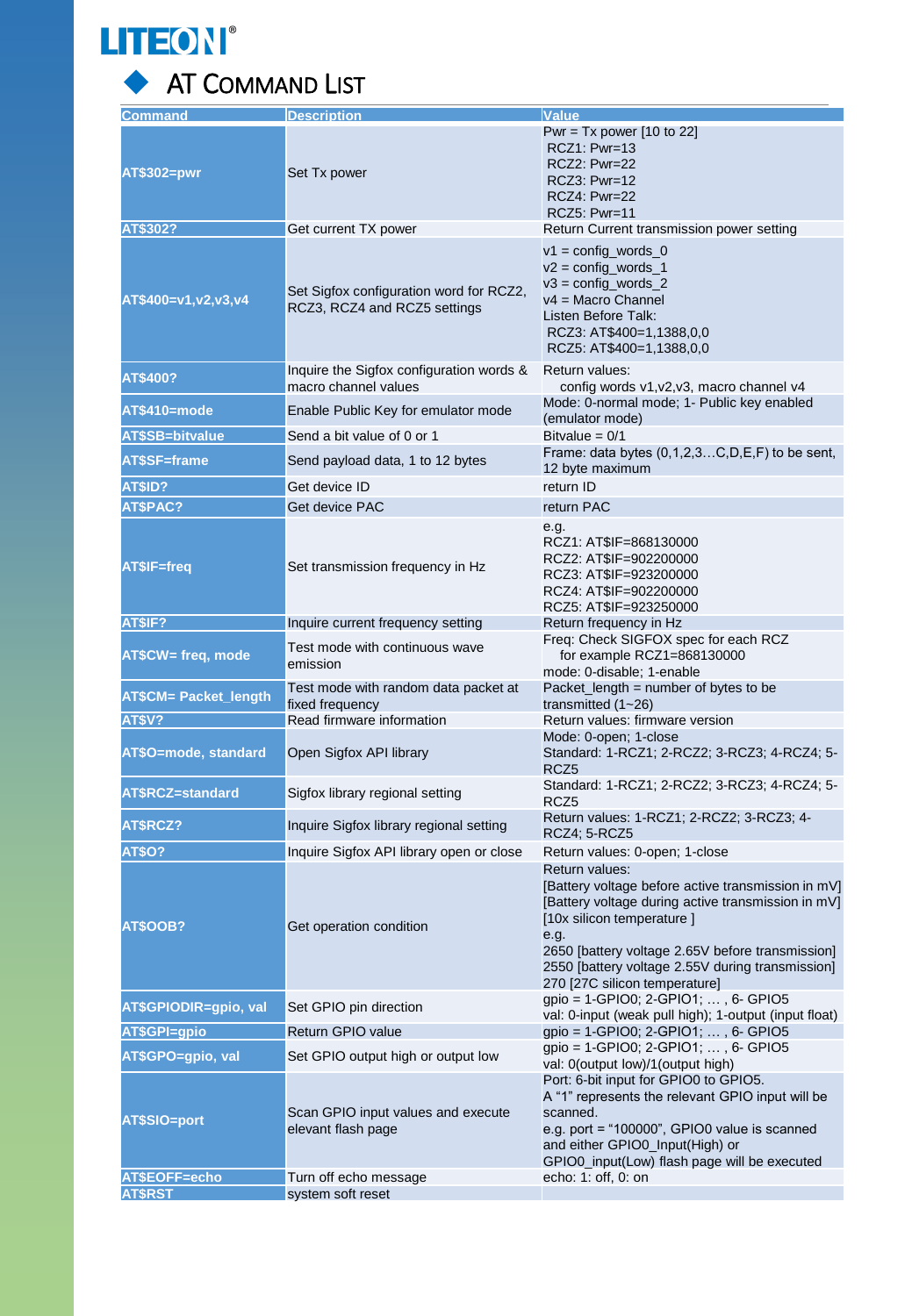

◆ Application Information

#### Recommended connection to essential pins

| <b>PIN</b>    | <b>Recommendation</b>                                                                                                                                                                                                                                                                                                                                                                                                            |
|---------------|----------------------------------------------------------------------------------------------------------------------------------------------------------------------------------------------------------------------------------------------------------------------------------------------------------------------------------------------------------------------------------------------------------------------------------|
| <b>STATUS</b> | Can be connected to the host processor to detect module<br>status or the pin can lead to a status LED for displaying<br>purposes                                                                                                                                                                                                                                                                                                 |
| <b>VDD</b>    | The voltage supply can come directly from a cell, ac adapter<br>or USB. A decoupling capacitor of size 10µF placed close to<br>the 5V input is recommended. The allowable voltage at this<br>power input is below 5.5V and above 2.5V.                                                                                                                                                                                           |
| POWER EN      | It is connected to a host processor to switch on and off the<br>modem module.                                                                                                                                                                                                                                                                                                                                                    |
| RESET N       | This can be tied to a universal reset pin or the host processor.<br>It is internally pulled high to VLDO. In other words, RST N<br>only works when POW_EN is set high. A 10µF capacitor would<br>be recommended in place close to the module pin in case the<br>supply voltage to the module. The pull high resistance onto<br>pin RESET_N from the system must be smaller than 50k $\Omega$ to<br>ensure proper module startup. |
| <b>VLDO</b>   | This is the output of the internal LDO of the module. This<br>voltage supply is used by the module RF system and it is<br>highly recommended to leave this pin unconnected. In case<br>this supply is used by another part of the system, a $1\mu F$<br>capacitor is recommended to be put close to the module.                                                                                                                  |

#### *Switch ON and OFF procedure*

To ensure proper operation, POW EN must be asserted high after 5V has settled then wait for 5ms before AT commands can be passed down the UART interface. The settling time is required for the LDO and crystal oscillator to settle to their operating conditions. A software routine can be used to poll the status of STATUS pin before any actual payload is passed to the module.

After switching the module OFF, by pulling POW\_EN low, it is highly recommended that the system should wait for at least 10ms before another attempt to power ON.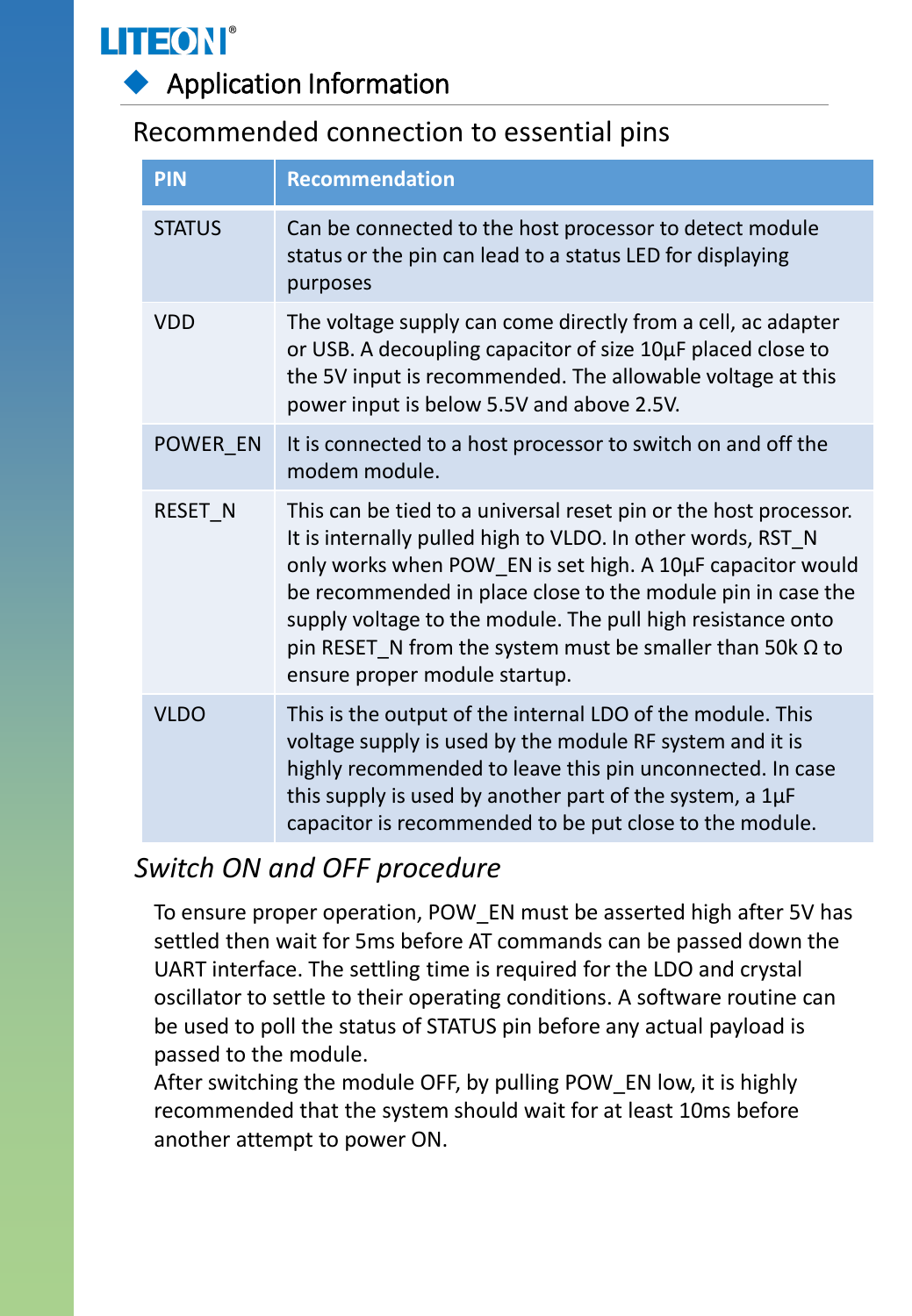

◆ AT CONFIG FOR EACH ZONE(1~5)

| -----RC1-----<br>$AT$O=0$<br><b>OK</b> | -----RC2-----<br>$AT$O=0$<br><b>OK</b> |                                        | -----RC3-----<br>$AT$O=0$<br><b>OK</b> |  |
|----------------------------------------|----------------------------------------|----------------------------------------|----------------------------------------|--|
| AT\$IF=868130000<br><b>OK</b>          | AT\$IF=902200000<br><b>OK</b>          |                                        | AT\$IF=923200000<br><b>OK</b>          |  |
| AT\$302=13<br><b>OK</b>                | AT\$302=22<br><b>OK</b>                |                                        | AT\$302=12<br><b>OK</b>                |  |
| AT\$RCZ=1<br><b>OK</b>                 | AT\$400=1,0,0,1<br><b>OK</b>           |                                        | AT\$400=1,1388,0,0<br><b>OK</b>        |  |
| AT\$0=1,1<br><b>OK</b>                 | AT\$RCZ=2<br><b>OK</b>                 |                                        | AT\$RCZ=3<br><b>OK</b>                 |  |
|                                        | AT\$0=1,2<br><b>OK</b>                 |                                        | $AT$O=1,3$<br><b>OK</b>                |  |
|                                        |                                        |                                        |                                        |  |
| -----RC4-----<br>$AT$O=0$<br>OK        |                                        | -----RC5-----<br>$AT$O=0$<br><b>OK</b> |                                        |  |
| AT\$IF=902200000<br><b>OK</b>          |                                        | AT\$IF=923250000<br>OK                 |                                        |  |
| AT\$302=22<br><b>OK</b>                |                                        | AT\$302=11<br><b>OK</b>                |                                        |  |
| AT\$400=0,40000000,0,63<br><b>OK</b>   |                                        | AT\$400=1,1388,0,0<br><b>OK</b>        |                                        |  |
| AT\$RCZ=4<br><b>OK</b>                 |                                        | AT\$RCZ=5<br><b>OK</b>                 |                                        |  |
| $AT$O=1,4$<br><b>OK</b>                |                                        | $AT$O=1,5$<br><b>OK</b>                |                                        |  |